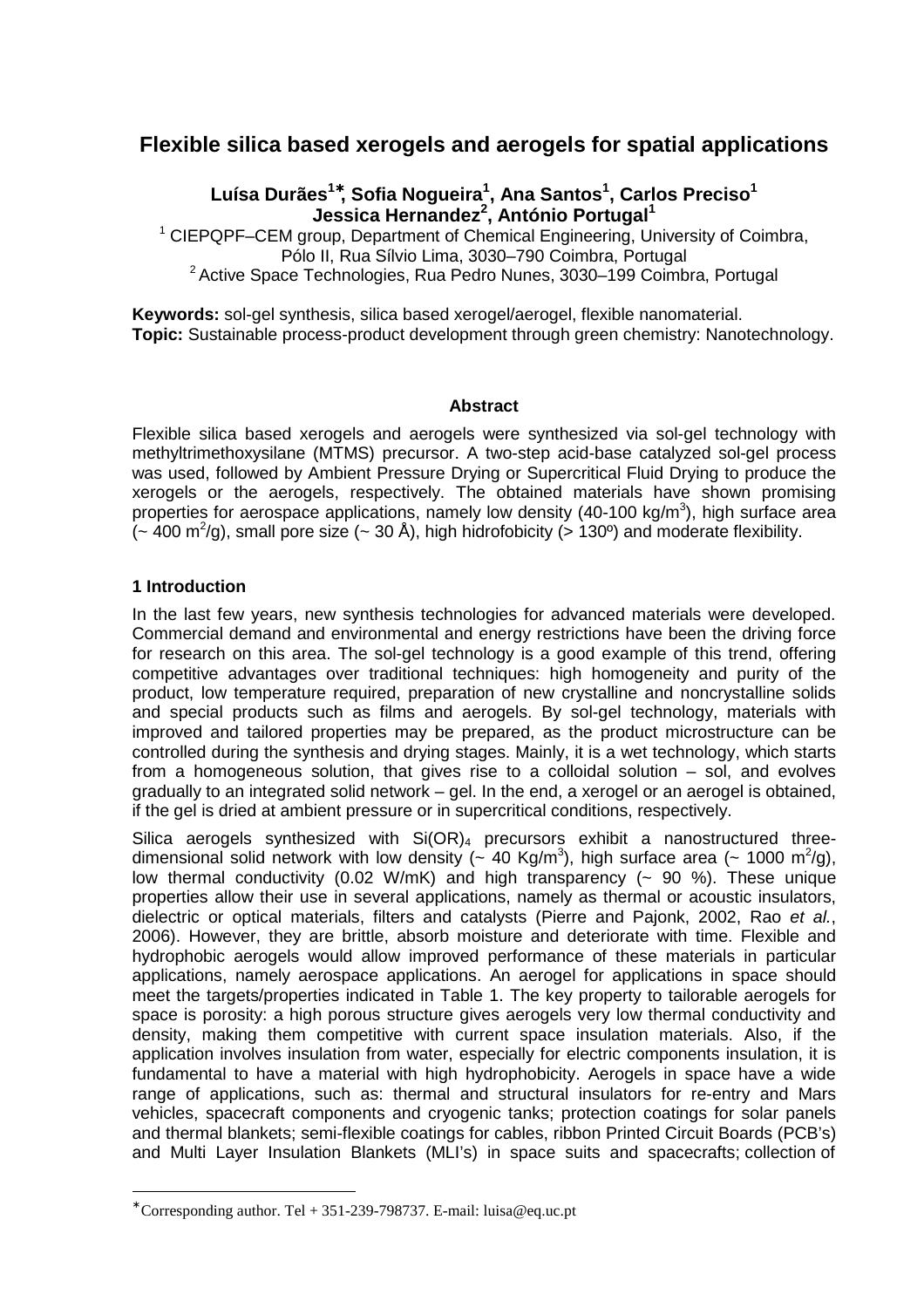| 1. Low thermal conductivity                                    | $\Rightarrow$ Thermal properties:                  | Thermal conductivity (air)<br>Thermal conductivity (vacuum)<br>Thermal tolerance<br>Melting point<br>Coefficient of thermal expansion  | 0.017 W/(m K)<br>0.004 W/(m K)<br>500 °C<br>1200 °C<br>2-4 x 10 $^{6}$ K <sup>-1</sup>                                  |
|----------------------------------------------------------------|----------------------------------------------------|----------------------------------------------------------------------------------------------------------------------------------------|-------------------------------------------------------------------------------------------------------------------------|
| 2. Low weight<br>3. Flexibility<br>4. High acoustic insulation | Physical and acoustic<br>⇨<br>properties:          | Density<br>Surface area, BET<br>Percent solids<br>Mean pore diameter<br>Primary particle diameter<br>Sound velocity through the medium | 2-350 kg/m <sup>3</sup><br>400-1000 $\text{m}^2/\text{g}$<br>$0.13 - 0.15%$<br>4-30 nm<br>$2-5$ nm<br>$100 \text{ m/s}$ |
| 5. Robustness and strength                                     | $\Rightarrow$ Mechanical properties:               | Poisson's ratio<br>Young's modulus<br>Tensile strength<br>Fracture toughness<br>Compressive modulus                                    | 0.2<br>106-107 $N/m2$<br>16 kPa<br>$0.8$ kPa/m<br>0.3 MPa                                                               |
| <b>6.</b> Tailorable electrical<br>conductivity                | $\Rightarrow$ Magnetic and electric<br>properties: | Dielectric constant<br>Electrical resistivity<br>Electrical resistivity (carbon doped)                                                 | $0.14(18-40 \text{ GHz})$<br>1015 $\Omega$ cm<br>$0.1 - 1$ $\Omega$ cm                                                  |
| <b>7.</b> Tailorable optical properties                        | Optical properties:<br>⇨                           | Refractive index<br>Colour                                                                                                             | $1 - 1.05$<br>Translucent                                                                                               |

Table 1 Indicative values for the properties of a suitable aerogel for aerospace applications.

space debris; reinforced composites for re-entry or low pressure atmospheres devices; acoustic insulators for spacecrafts and for the International Space Station (ISS); radiation shielding; windows and optical instruments (if translucent); etc.

Using methyltrimethoxysilane (MTMS) as precursor in sol-gel chemistry, as proposed by Rao et al. (2006), the obtained silica based aerogels can fulfil the major part of the targets listed above. In MTMS, one OR group of  $Si(OR)_4$  is replaced by R, being R=CH<sub>3</sub>. This group does not suffer hydrolysis during the synthesis and remains in the aerogel structure, providing the hydrophobicity and flexibility required (Rao et al., 2006, Baghat et al., 2007). The density, the surface area and porosity are also controlled by the drying technique, being the xerogels denser and less porous than aerogels. However, both have very low density, very high surface area and porosity, and consequently very low thermal and electric conductivities.

In this work, flexible silica based xerogels and aerogels were obtained via sol-gel technology with MTMS precursor. The materials were chemically and physically characterized, for assessment of their suitability to aerospace applications.

## **2 Materials and Methods**

The applied sol-gel technology to synthesize the silica based xerogels and aerogels includes the sol-gel synthesis, which consists of a two-step acid-base catalyzed sol-gel process, pursued by ageing and drying stages. The overall experimental procedure followed the description of Rao, Baghat et al. (2006, 2007).

MTMS (CH<sub>3</sub>Si(OCH<sub>3</sub>)<sub>3</sub>, 98 %, Aldrich), methanol (CH<sub>3</sub>OH, 99.8 %, Riedel-de Haën), oxalic acid  $(C_2O_2(OH)_2$ , 99 %, Fluka) and ammonium hydroxide (NH<sub>4</sub>OH, 25 % in water, Fluka) were used as precursor, solvent, acid and basic catalysts, respectively. At first, MTMS was diluted in methanol and then water was added, in the form of an oxalic acid solution (0.1 M), to promote the hydrolysis of MTMS (reaction 1) in acidic conditions ( $pH \approx 2$ ) – acid step.

(1)

After 24 h, an ammonium hydroxide solution (10 M) was added, drop by drop, and the condensation of monomers began (reaction 2), forming a sol – basic step. As the first drops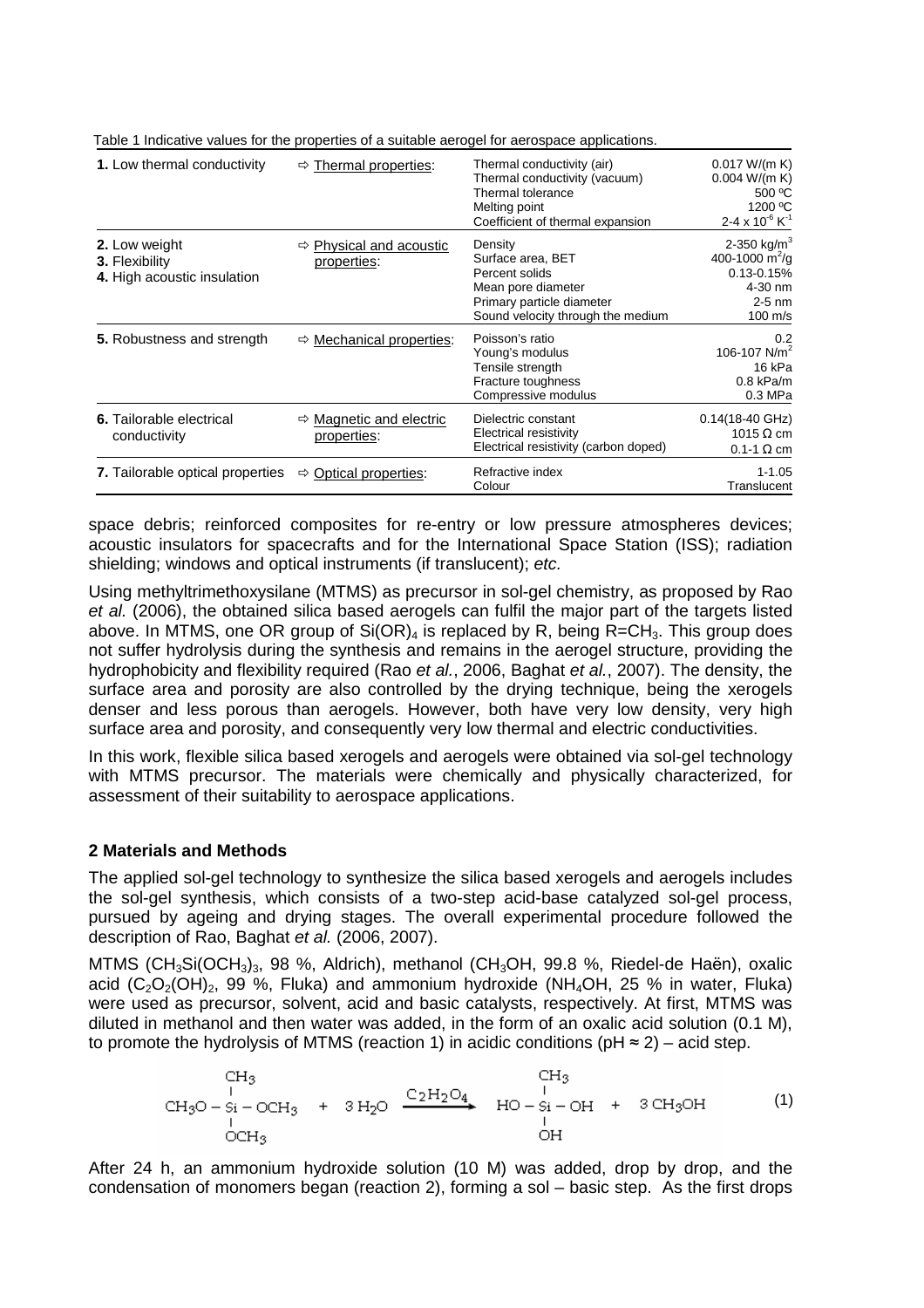were added, the pH increases sharply and the medium became alkaline. The pH after the total addition of the basic catalyst solution was  $\sim$  12.

(2)

The acid and basic steps were carrying out at controlled temperature  $-$  25 °C, by means of a glass jacket with water as cooling agent (Fig. 1). In this work, the molar ratio of MTMS:methanol:acidic water:basic water tested was 1:35:4:[1.8-9.4].

The obtained sol was placed in an oven at 27  $\degree$ C and left for gelation. After 4-8 h, a gel was formed. In this stage, the alkaline conditions favours polycondensation reactions, resulting in the building of a tri-dimensional network of Si-O-Si (cf. hypothetical structure 3). The water produced in this inorganic polymerization may act as reactant in the hydrolysis and condensation reactions, increasing their completeness.



The resulting gel was aged for two days at 27 °C. This ageing period promotes the cohesion of the solid network, because the polycondensation of monomers continues as long as neighbouring silanols are close enough to react. Besides this, syneresis and coarsening processes also occur during the ageing (Hench and Orefice, 1992).

To remove the liquid (methanol, water, catalysts), mainly methanol, entrapped in the solid network, the gel was dried in two different ways. Initially, Ambient Pressure Drying (APD) was used to produce xerogels. In this case, the gel was transferred to a ventilated oven, at atmospheric pressure, and submitted to a temperature cycle  $-$  24 h at 60 °C, followed by three stages, at 100 °C, 150 °C and 200 °C, of one hour each – to evaporate the alcohol  $(T<sub>b</sub>(method)) = 65 °C - Goodwin, 1987)$ . This method leads to the shrinkage of the pores due to surface tension effects. Recently, aerogels have been produced using Supercritical Fluid Drving (SFD). To reach the supercritical point of the solvent  $(T_c(\text{methanol}) = 240 \degree C$  and  $P_c = 80$  bar – Goodwin, 1987), the gel was placed in an autoclave (Fig. 2), which was then filled up with methanol. After, the temperature of the autoclave was increased at constant volume, causing an increase in the pressure inside it. When the critical point of the methanol was exceeded, the liquid became a supercritical fluid and, from this condition, the gaseous solvent was released, at constant temperature, and, consequently, the pressure has decreased. Near the atmospheric pressure, the autoclave was flushed with nitrogen to remove the remaining solvent. In this process, the shrinkage is minimized because the liquidgas saturation line is not crossed (Fig. 3).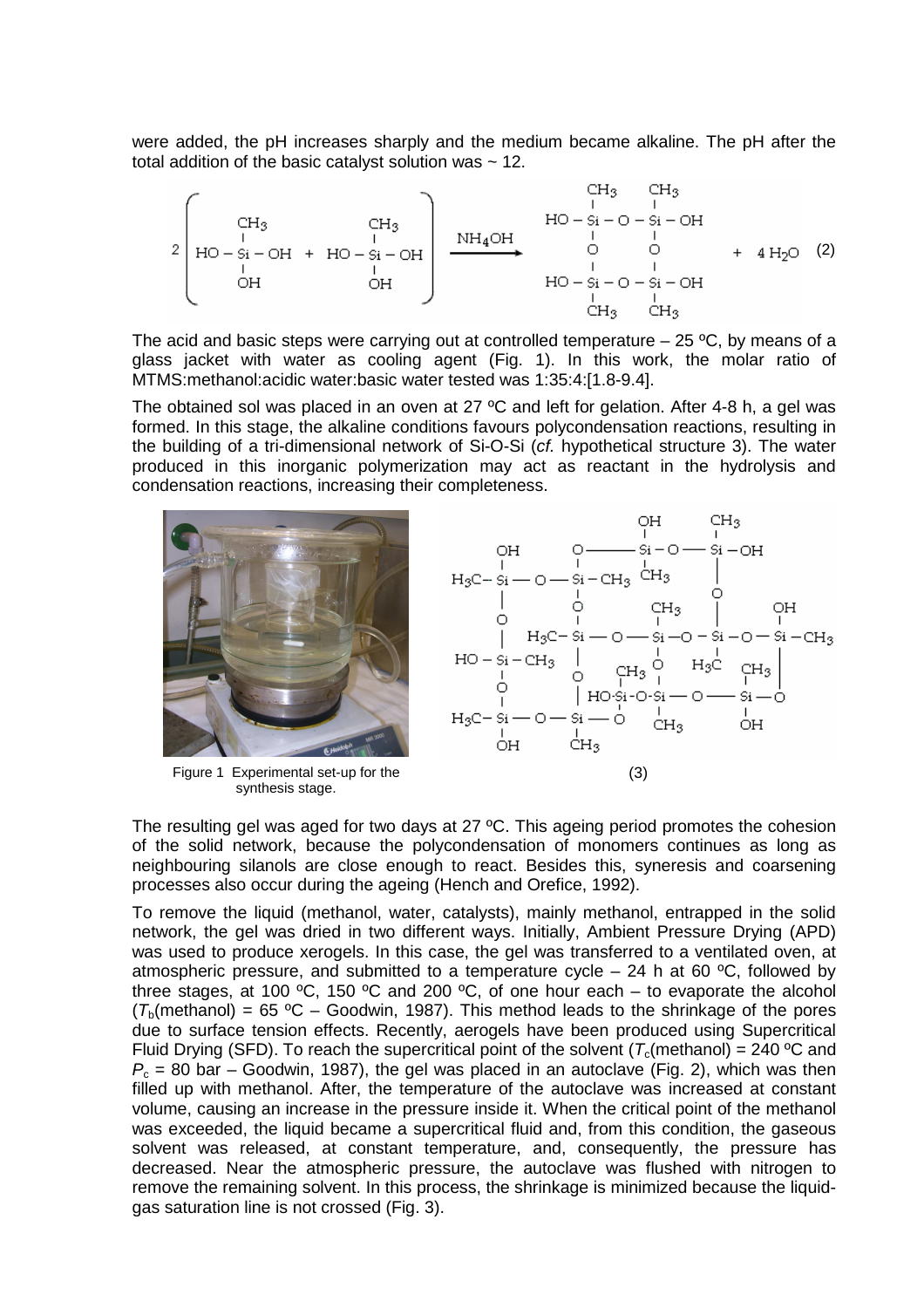



Figure 2 Experimental set-up for the SFD.

The elemental composition (C,H,N,O), chemical structure, surface area, density and contact angle of the xerogels and aerogels were accessed by elemental analysis (EA 1108 CHNS-O, Fisons Instruments), Fourier transform infrared spectroscopy (Magna-IR<sup>TM</sup> System 750, Nicolet), nitrogen gas adsorption (ASAP 2000, Micromeritics), weight-volume measurements and a contact angle technique (Contact Angle System OCA 20, Dataphysics), respectively.

#### **3 Results and Discussion**

During the basic step of the synthesis, a sharp pH increase from  $\sim$  2 to  $\sim$  9 was observed with the addition of the first 2-3 drops of the basic catalyst solution; then, the pH increased slowly towards its final value ( $pH = 10-11$ ), depending this value on the total amount of the basic catalyst solution added (Fig. 4). The condensation reactions occurred extensively at the very beginning of the basic catalyst addition and the solution became cloudy and milky, proving that the main effect was achieved with a tiny amount of catalyst.



Figure 3 Typical  $P$ -T evolution in the SFD. Figure 4 pH evolution during the basic catalysis step.

In a fully condensated material, the repetition units of the inorganic polymer have Si:O:C:H molar ratio of  $1:-1.5:1:-3$ , neglecting the H atoms on the terminal groups (*cf.* structure 3). This corresponds to a theoretical C:O:H mass percent of 18.1:36.3:4.5. Comparing these values with the elemental analysis results – Table 2, it can be concluded that all the samples have only one  $CH_3$  group per Si in its structural formula, since a good agreement for the % C is obtained. Therefore, the hydrolysis was complete. Also, the hypothesis of a fully condensed material is validated by this agreement, especially for samples in which  $B \le 6$ . This was expected, since the pH rise is accomplished by a small volume of the basic catalyst solution, as a consequence of its high concentration. The measured values for the % H are higher than 4.5 %, what can be explained by the contribution of H in OH terminal groups. The N content obtained in the experimental results proves the existence of impurity traces in the materials dried by APD or SFD, since only the basic catalyst had N atoms. The theoretical and experimental values for the % O in xerogels are very different, because the temperature used in the elemental analysis (1060 ºC) was not enough to break the Si-O bonds.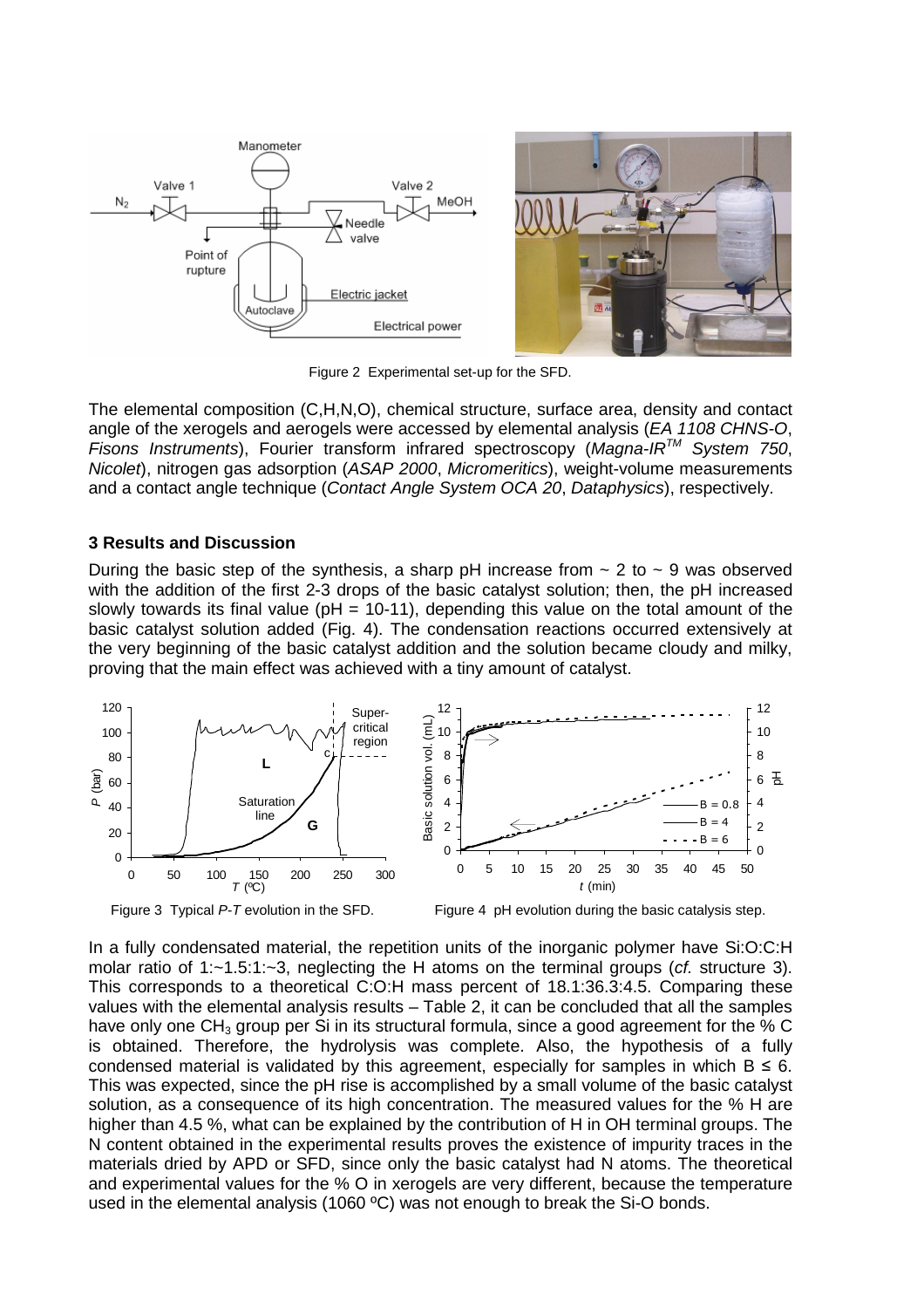| Molar ratios   | Elemental analysis |     |     |                | Surface areas and pore size |                                                 | Contact          |  |
|----------------|--------------------|-----|-----|----------------|-----------------------------|-------------------------------------------------|------------------|--|
| $B^a$          | % C                | % H | %O  | %N             | BET surface area $(m^2/g)$  | BJH pore size $\overline{b}$ ( $\overline{A}$ ) | angle            |  |
| <b>XEROGEL</b> |                    |     |     |                |                             |                                                 |                  |  |
| 1.8            | 19.8               | 5.8 | 1.5 | 0.17           | ÷                           | $\blacksquare$                                  |                  |  |
| 3.0            | 17.4               | 5.6 | 1.6 | 0.32           | $315.26 \pm 4.53$           | 32.5                                            | 152 <sup>°</sup> |  |
| 4.0            | 19.1               | 6.0 | 1.5 | $\leq 100$ ppm | $385.77 \pm 6.61$           | 32.3                                            | 141°             |  |
| 5.0            |                    |     |     |                | $389,93 \pm 8,28$           | 29.8                                            |                  |  |
| 6.0            | 19.5               | 5.8 | 1.5 | 0.14           | $388.46 \pm 7.08$           | 31.6                                            |                  |  |
| 8.0            | 16.5               | 5.6 | 1.6 | 0.14           | ۰                           | $\blacksquare$                                  | $126^\circ$      |  |
| 9.4            | 15.4               | 5.4 | 1.5 | $\leq 100$ ppm | ٠                           | $\blacksquare$                                  |                  |  |
| <b>AEROGEL</b> |                    |     |     |                |                             |                                                 |                  |  |
| 1.8            | 17.1               | 5.3 | ۰   | 0.07           | ٠                           | $\blacksquare$                                  | 137 <sup>°</sup> |  |
| 4.0            | 17.8               | 5.0 | ۰   | 0.08           | $362.87 \pm 6.75$           | 29.8                                            | $135^\circ$      |  |

Table 2 Elemental compositions, surface areas, pore sizes, and contact angles of the obtained materials.

a)  $B = (H<sub>2</sub>O)<sub>Basic</sub>/MTMS$ ; b) Based on desorption isotherms.

The FTIR results for the xerogel and aerogel, for  $B = 4$ , are shown in Fig. 5. Materials with different B ratios were also analyzed, but the obtained spectra were almost the same. This is also the case displayed in Fig. 5, being the little displacement between curves due to the intrinsic variability of the laser beam. The intense bands appearing around  $760 \text{ cm}^{-1}$  and between 1000 and 1100 cm<sup>-1</sup> are due to symmetric and asymmetric stretching vibrations of Si-O-Si bonds, respectively (Hedge and Rao, 2007, Castro et al., 2005). The band just after 500 cm<sup>-1</sup> may possibly correspond to bending vibrations of the same bonds (Hedge and Rao, 2007). The bands at  $\sim 850$  cm<sup>-1</sup> and  $\sim 1270$  cm<sup>-1</sup> can be assigned to Si-C bonds (Hedge and Rao, 2007, Castro et al., 2005). The little peaks observed at  $\sim$  1400 cm<sup>-1</sup> and near 3000 cm<sup>-1</sup> are due to the bending and stretching of the C-H bonds, respectively (Becker et al., 1997, Hedge and Rao, 2007). There are no significant bands between 1600 and 1700 cm<sup>-1</sup> or after 3000 cm<sup>-1</sup>, proving that the Si-OH bonds are not abundant, the solvent was properly removed and the adsorbed water is absent (Becker et al., 1997, Hedge and Rao, 2007). These observations confirm that the condensation reactions were very extensive and the obtained materials have a silica based structure, with highly hydrophobic  $CH<sub>3</sub>$  groups inside.

A decrease in the density of the xerogels and aerogels with the increase of B is observed – Fig. 6. In the case of xerogels, this decrease is more pronounced up to the sample corresponding to  $B = 4$ . For higher B values, the variation is almost within the experimental uncertainty. As the xerogel became more powdery and weak with the increase of B (for B = 9.4, the xerogel was a powder), 4 was considered the optimum B value for the desired properties. Aerogels show considerably lower densities than xerogels. Furthermore, it seems that the stabilizing B value for density is now 3.



Xerogel 180 Xerogel - entire monolith 155 ▲ Aerogel )130 ρ (Kg/m<sup>3</sup><br>Φ  $\Omega$ 105  $\circ$ 80 55  $\Omega$  $\blacktriangle$ 30 0 2 4 6 8 10 B (Basic water/MTMS)

Figure 5 Typical FTIR results for the synthesized xerogels and aerogels.